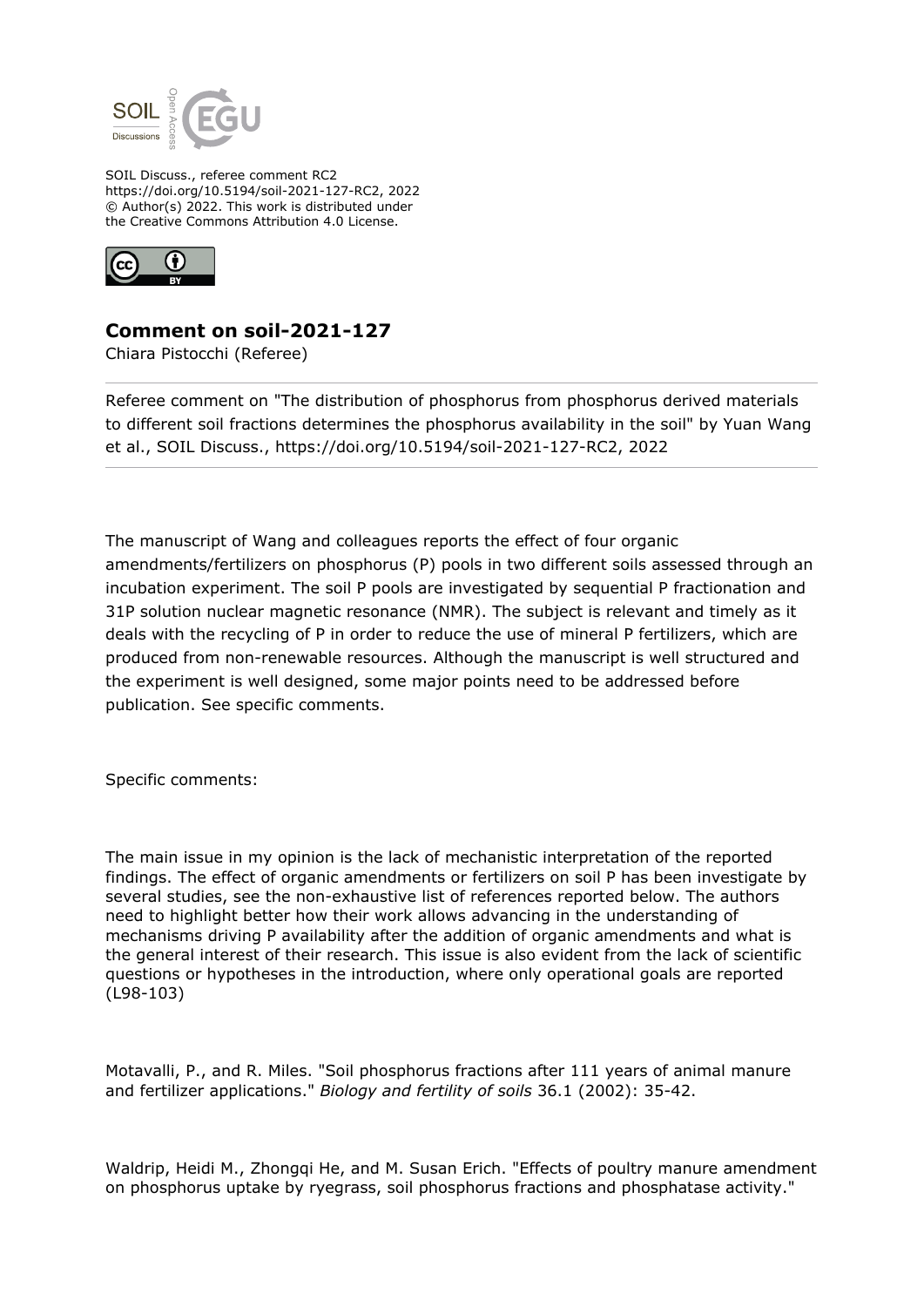*Biology and Fertility of Soils* 47.4 (2011): 407-418.

Halajnia, Akram, et al. "Phosphorus fractions in calcareous soils amended with P fertilizer and cattle manure." *Geoderma* 150.1-2 (2009): 209-213.

Kashem, Md Abul, Olalekan Oluwole Akinremi, and Geza Joseph Racz. "Phosphorus fractions in soil amended with organic and inorganic phosphorus sources." *Canadian Journal of Soil Science* 84.1 (2004): 83-90.

Brod, Eva, et al. "Waste products as alternative phosphorus fertilisers part I: inorganic P species affect fertilisation effects depending on soil pH." *Nutrient Cycling in Agroecosystems* 103.2 (2015): 167-185.

Brod, E., Øgaard, A.F., Haraldsen, T.K. *et al.* Waste products as alternative phosphorus fertilisers part II: predicting P fertilisation effects by chemical extraction. *Nutr Cycl Agroecosyst* **103,** 187–199 (2015). https://doi.org/10.1007/s10705-015-9731-4

A second point is about the recycled fertilizer/amendment material: why these specific materials were chosen? For example, why including maize straw, which is commonly left in the field and therefore do not constitute an external P input? In addition, these materials are poorly characterized. The total NPK contents are not sufficient to characterize these materials as already pointed out by the first reviewer. Information concerning the repartition between inorganic and organic P as well as the water-soluble or bicarbonate-soluble P forms in the fertilizers should be provided. I wonder why the sequential extraction was not performed on these products. A more detailed characterization of the applied material would help a more mechanistic interpretation of the results. Additional variables, such as dissolved and total organic carbon in these products, would help interpret the results. Dissolved organic compounds, for example might displace some adsorbed phosphorus, thus increasing its availability. The discussion Section "Large variability for soil P availability…" would greatly benefit and be less speculative if a more detailed characterization of the organic materials was performed.

The third point concerns the data analysis and other soil variables. The Olsen P and labile P fractions from the sequential extraction are correlated in the structural equation model because the P extracted with these two procedures is largely the same (L232-234 and L343-344). For this reason, it is confusing to state that "the labile P fractions and the moderately labile P fractions had positive effects on soil Olsen P" (L232-233) and other similar expressions. To provide a more mechanistic understanding using the SEM, it would be useful to include independent soil variables, such as clay content, iron oxides content, soluble organic carbon (which is expected to vary with the addition of organic material), which are all known to influence the sorption/desorption reactions of P in soils and therefore its availability.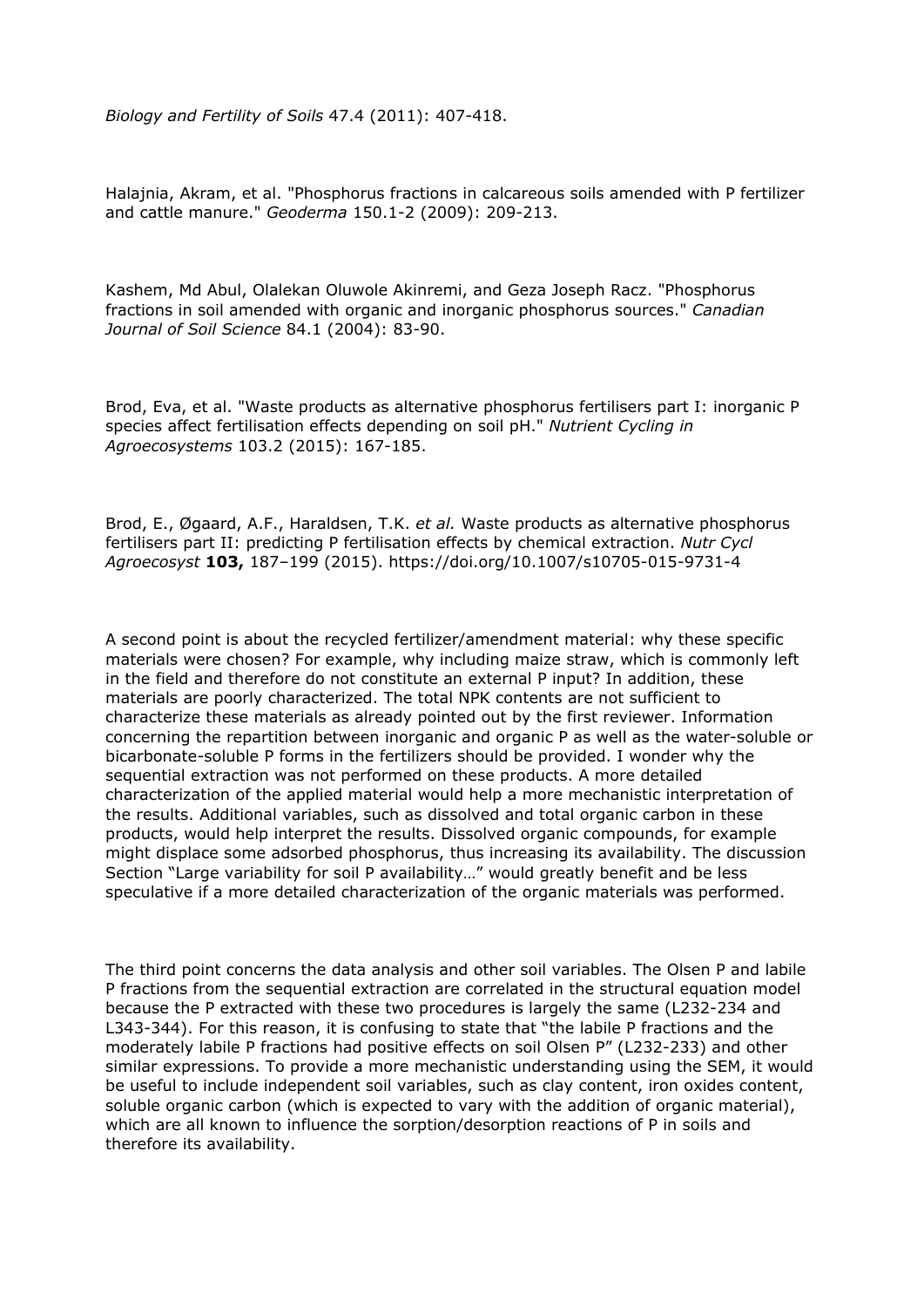It is also not clear which data were used to build the SEM, i.e. corresponding to which time points of the incubation.

Finally, language editing is needed, paying attention also to terminology. For example, the P fractions are most of the time called labile/moderately labile etc., but sometimes the words "stable" or "active" or "inert" are used. This might create confusion, as these terms are not specifically defined. I suggest adopting a consistent terminology throughout the manuscript. Another point: according to their NPK content, some of the organic products, ex maize straw, are technically amendments and not fertilizers.

Minor comments:

Please check throughout the manuscript the numbers after the decimal point in the percentages (sometimes zero, sometimes one or two numbers are shown, ex line 181, line 200, line 206) and homogenise to significant precision.

L45-46: "the attendant environmental…" unclear formulation, please revise

L58: "it also affects" not clear what it refers to

L79-80: there are many papers published on the effect of organic fertilizers/amendments on soil P fractions (see the non-exhaustive list above). I suggest checking and integrating this literature into the introduction

L109-112: other properties of the two soils such as the mineralogy or at least the texture would be useful, as well as a classification of the soils such as according the international World Reference Base (WRB)

L117: please, specify whether the P and K concentration in the products are given as P2O5 and K2O or as P and K. It is always preferable to express them as P and K, see:

Lambers, Hans, and N. J. Barrow. "Pervasive use of P2O5, K2O, CaO, MgO, and basic cations, none of which exist in soil." *Biology and Fertility of Soils* 56.6 (2020): 743-745.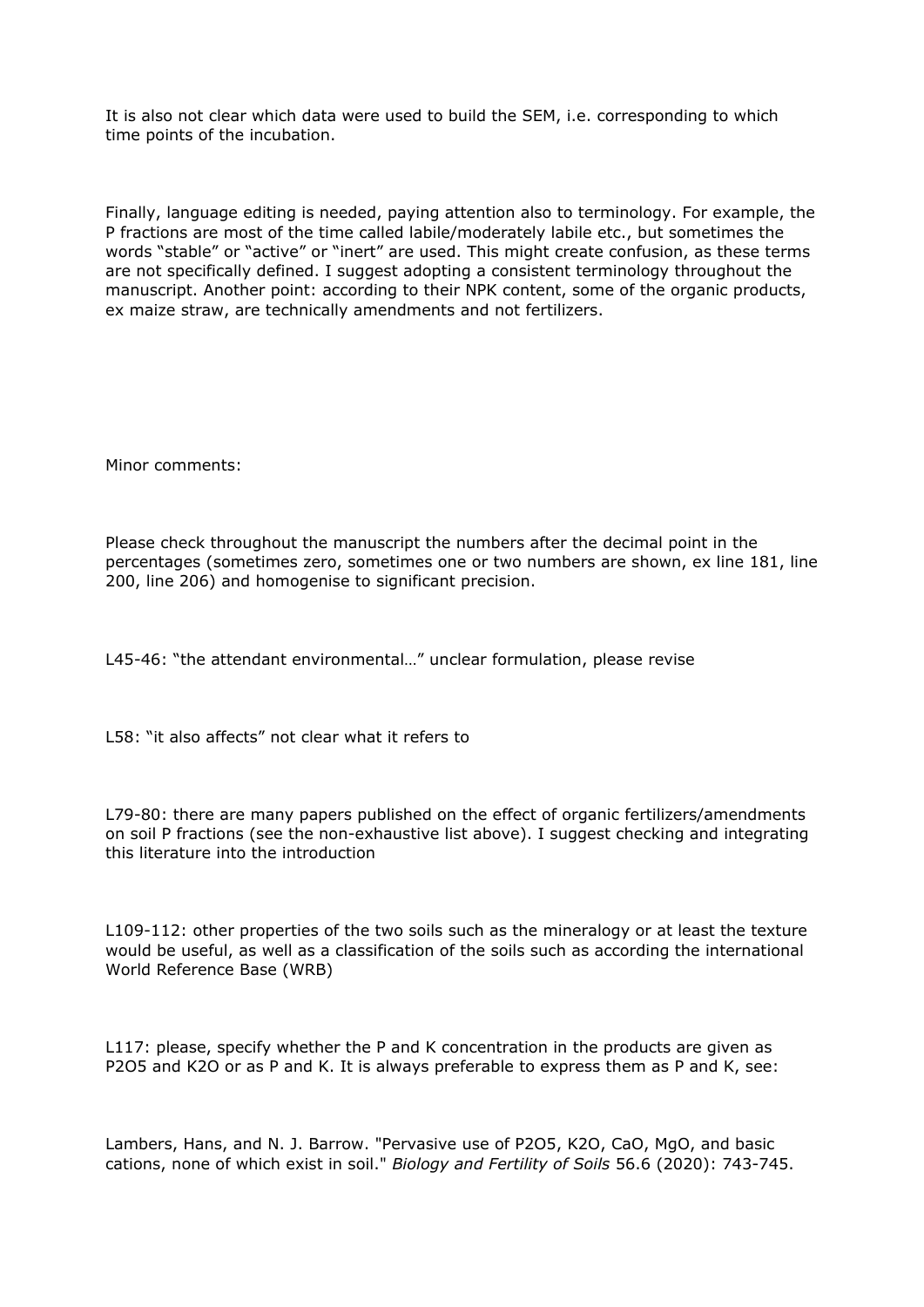L127: please, specify to what the percent of soil moisture is referred to, e.g. water holding capacity or soil weight …

L122-123: what is the rationale of this quantity of P added?

L143: "quantitation" is rather "quantification"?

L184: what are these ranges referred to? Is that the time points?

L190: "soil P fractions" instead of "fractionations"

L191-192 and L214: does the P added was completely recovered in the extracted fractions or not? This information is not easy to infer from table 2 or figure 3 but it would be useful to verify how much of the added P was not accounted for in the sequential extraction end ended up into non-extractable P.

L225-226: "and more inositol… both soils" awkward formulation, please re-word

L226 "supplemented both soil", please reformulate

L269: what "drab soil" means?

L279 "found rapid integration" please, reformulate this sentence

L307-310: please refer to the supplementary figure showing pH values.

L343-344: The P extracted with the Olsen extractant largely overlaps with the labile fractions of the sequential extraction. See also the third main point.

Tables and figures